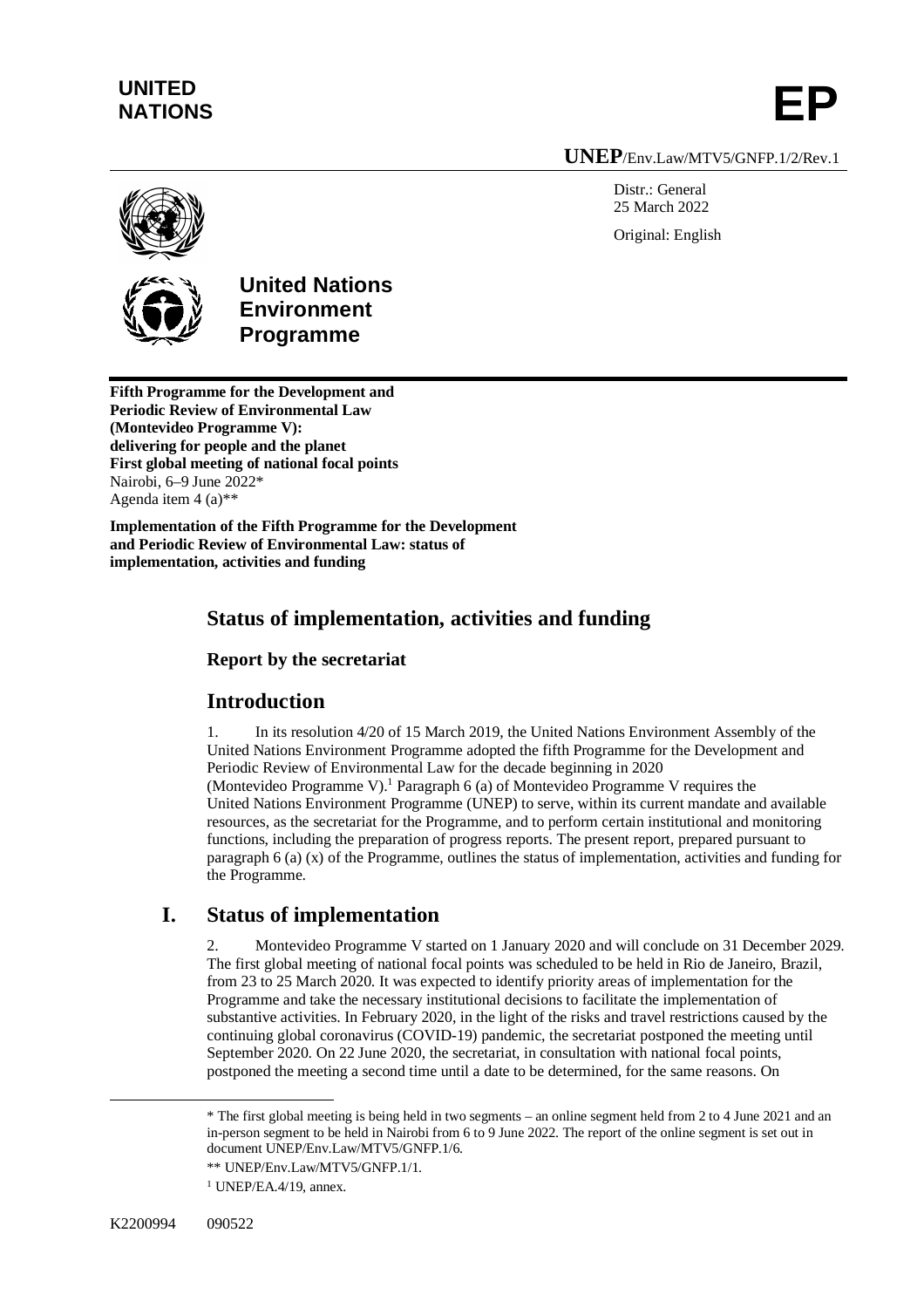15 October 2020, the secretariat advised national focal points that it was actively monitoring the situation and would, if necessary, explore and propose holding the meeting online or in other possible formats to ensure that the necessary institutional and implementation decisions for the Programme could be taken by national focal points. On 8 December 2020, the secretariat informed participants that it planned to organize and facilitate the meeting in two segments, the first online, to be followed by an in-person meeting. On 24 January 2022, in the light of the evolution of the COVID-19 pandemic and the concerning spread of the Omicron variant, the secretariat proposed to the steering committee for implementation that the resumed meeting should be held in Nairobi over four afternoon sessions from 6 to 9 June 2022, with online participation for those who could attend in person.

3. At the online segment of the first global meeting, national focal points designated a steering committee for implementation<sup>2</sup> and adopted its modalities of work.<sup>3</sup> Furthermore, national focal points agreed to focus on an initial priority area for the implementation of the Programme, entitled "legal responses to address the air pollution crisis", pending further consideration of priority areas for implementation during the resumed meeting.

4. The steering committee met for the first time on 5 August 2021. At that online meeting, the Committee elected Mr. Timothy Epp of the United States of America and Mr. Marcelo Cousillas of Uruguay as Co-Chairs, and Ms. Kunzang of Bhutan as Rapporteur, by acclamation. In addition, the Committee endorsed the proposal by the secretariat to develop a roadmap for the initial priority area referred to in paragraph 3 above. Finally, the Committee agreed to meet twice in a virtual setting for two hours each in 2022 – on 23 March 2022 and on 7 October 2022 – and to meet immediately before the in-person segment of the first global meeting, with the date and location for that meeting to be determined at a later stage.

5. Following the resignation of Ms. Tanja Pucelj Vidović of Slovenia from the steering committee, she was replaced by Ms. Nataša Petrovčič on 3 January 2022. Following the resignation of Mr. Ashfaqul Islam Babool from Bangladesh from the steering committee, he was replaced by Mr. Mohammad Abdul Wadud Chowdhury on 13 March 2022. In accordance with paragraph 6 of the modalities of work of the Committee, these members will serve for the remainder of the terms of the members that they replaced.

6. On 23 March 2022, the steering committee had its second meeting. At this online meeting, the steering committee received updates on the preparations for the resumed meeting, on the implementation of the roadmap to deliver the initial priority area for implementation referred to in paragraph 3 above, on resource mobilization, and on the UNEP Law and Environment Assistance Platform Clearing-house Mechanism. There was convergence around the view that requests for technical assistance from countries submitted through the UNEP-LEAP Clearing-house Mechanism should be prioritized, without prejudice to the future consideration of requests from other stakeholders.

7. Given the significant delays in holding the first global meeting caused by the continuing COVID-19 pandemic, substantive activities directly under the Programme were delayed until June 2021, when the national focal points agreed at the online segment of the first global meeting on "legal responses to address the air pollution crisis" as an initial priority area of implementation under the Programme. However, and notwithstanding the delay in holding the first global meeting to agree on the priority areas of implementation under the Programme, the secretariat used the time from the adoption of the Programme until June 2021 to invest in and undertake a range of preparatory activities to ensure that the Programme was optimally positioned to begin effective implementation following the first global meeting. Those activities include the following:

(a) **Development of the UNEP Law and Environment Assistance Platform.** The secretariat has developed UNEP-LEAP as the central delivery and coordination mechanism for information exchange and implementation of activities under the Programme. UNEP-LEAP is an online platform, available at <https://leap.unep.org.> It comprises three substantive and interconnected sections: (a) technical assistance, which consists of a clearing-house mechanism for countries to request technical assistance and includes a menu of services connected to the core objectives of the Programme; (b) a knowledge base containing cutting-edge environmental law information with a particular focus on national-level legislation; and (c) country profiles. The Platform also provides supporting information on Montevideo Programme V, including an activity calendar with events, meeting documents, contact details for all national focal points, information on the steering committee for implementation and details on the Programme's partners. The secretariat presented and launched UNEP-LEAP during the online segment of the first global meeting of national focal points and since

<sup>2</sup> See <https://leap.unep.org/content/basic-page/steering-committee.> Accessed in March 2022.

<sup>3</sup> Ibid. See also UNEP/Env.Law/MTV5/GNFP.1/6, annex.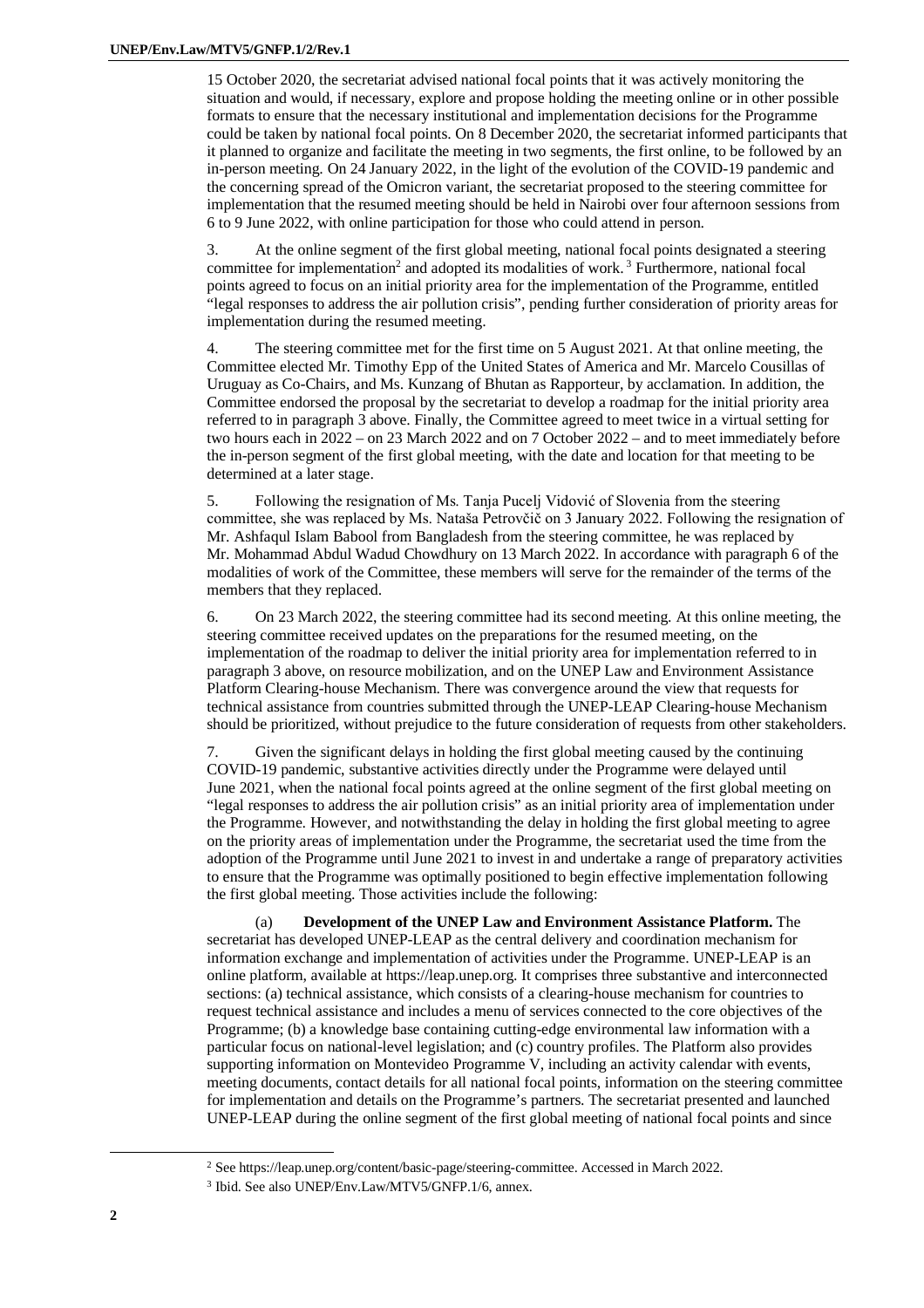then has been actively working on refinements to the mechanism. As at 20 March 2022, the secretariat had received requests for technical legal assistance through the UNEP-LEAP clearing-house mechanism from the State of Palestine and four non-governmental organizations. Other requests for support from States have been received and acted upon by UNEP since the start of the Programme. While these pre-date the identification of priority areas for implementation by national focal points, they are directly related to the objectives and strategic activities of Montevideo Programme V. These other requests for assistance that were not received through UNEP-LEAP will be uploaded to the platform for tracking purposes.

(b) **Development of communication products to build awareness of the Programme.** The secretariat has developed five key communication products to help to build awareness of the Programme among national focal points and stakeholders. All communication products relating to the Programme are currently available on the UNEP website<sup>4</sup> and on UNEP-LEAP. The products are as follows: a user-friendly version of the text of Montevideo Programme V as adopted by the United Nations Environment Assembly at its fourth session; a brochure summarizing the key features of Montevideo Programme V; a short video explaining Montevideo Programme V; a short video explaining UNEP-LEAP; and a factsheet for national focal points, which is available in all six official languages of the United Nations (Arabic, Chinese, English, French, Russian and Spanish).<sup>5</sup>

(c) **Increasing the number of designated national focal points.** The secretariat, including through its regional offices, has actively sought the designation of national focal points by member States that have not yet done so. As at 20 March 2022, the secretariat had received confirmation of the designation of national focal points from 141 member States, in addition to designations from the State of Palestine, the Cook Islands, Niue and the European Union. More information on the status of national focal points is set out in document UNEP/ENV.LAW/MTV5/GNFP.1/3/Rev.1 and is available on UNEP-LEAP. The secretariat has also engaged with national focal points through requests for information concerning the global assessment of air pollution legislation report, which was launched on 2 September 2021 with the title *Regulating Air Quality: The First Global Assessment of Air Pollution Legislation*; the survey on national policy and legislation on the management of different types of COVID-19-related waste; the survey conducted as part of updating the publication *Environmental Courts and Tribunals: a Guide for Policymakers*, and five regional webinars on the above-mentioned air pollution report.

(d) **Outreach to partners of the Programme.** The secretariat convened an inter-agency dialogue entitled "Advancing Environmental Rule of Law Together" in Geneva from 26 to 28 November 2019 to build partnerships for the effective implementation of Montevideo Programme V. The meeting was attended by seven secretariats of multilateral environmental agreements, nine United Nations entities, intergovernmental organizations, the International Union for Conservation of Nature and colleagues from across UNEP. All the participants expressed strong support for Montevideo Programme V and expressed their willingness to partner with UNEP in the implementation of the Programme. <sup>6</sup> A group called "Legal Officers Network for Montevideo Programme V" was also established. The secretariat has also provided bilateral briefings on Montevideo Programme V to various stakeholders during 2020 and 2021, including member States, civil society organizations, academic institutions, other United Nations bodies and private sector entities.

(e) **Seeking strategic alignment with the UNEP programme of work and budget for the biennium 2022–2023 and the Medium-Term Strategy for the period 2022–2025.** In its resolution 4/20, the United Nations Environment Assembly requested the Executive Director to

<sup>4</sup> See [www.unenvironment.org/explore-topics/environmental-rights-and-governance/what-we-do/promoting](http://www.unenvironment.org/explore-topics/environmental-rights-and-governance/what-we-do/promoting-)environmental-rule-law-1/. Accessed in March 2022.

<sup>5</sup> [www.unep.org/resources/factsheet/montevideo-environmental-law-programme-national-focal-points.](http://www.unep.org/resources/factsheet/montevideo-environmental-law-programme-national-focal-points.) Accessed in March 2022.

<sup>6</sup> Representatives were in attendance from the Convention on Access to Information, Public Participation in Decision-making and Access to Justice in Environmental Matters (Aarhus Convention); the Basel Convention on the Control of Transboundary Movements of Hazardous Wastes and Their Disposal; the Rotterdam Convention on the Prior Informed Consent Procedure for Certain Hazardous Chemicals and Pesticides in International Trade; the Stockholm Convention on Persistent Organic Pollutants; the Convention on Biological Diversity; the Convention on International Trade in Endangered Species of Wild Fauna and Flora; the Convention on the Conservation of Migratory Species of Wild Animals and its associated agreements; the Vienna Convention for the Protection of the Ozone Layer; the United Nations Framework Convention on Climate Change; the Food and Agriculture Organization of the United Nations; the Office of the United Nations High Commissioner for Human Rights; the United Nations Human Settlements Programme (UN-Habitat); the United Nations Office on Drugs and Crime; the Commonwealth Secretariat; the International Union for Conservation of Nature; the Organisation for Economic Co-operation and Development; and the World Trade Organization.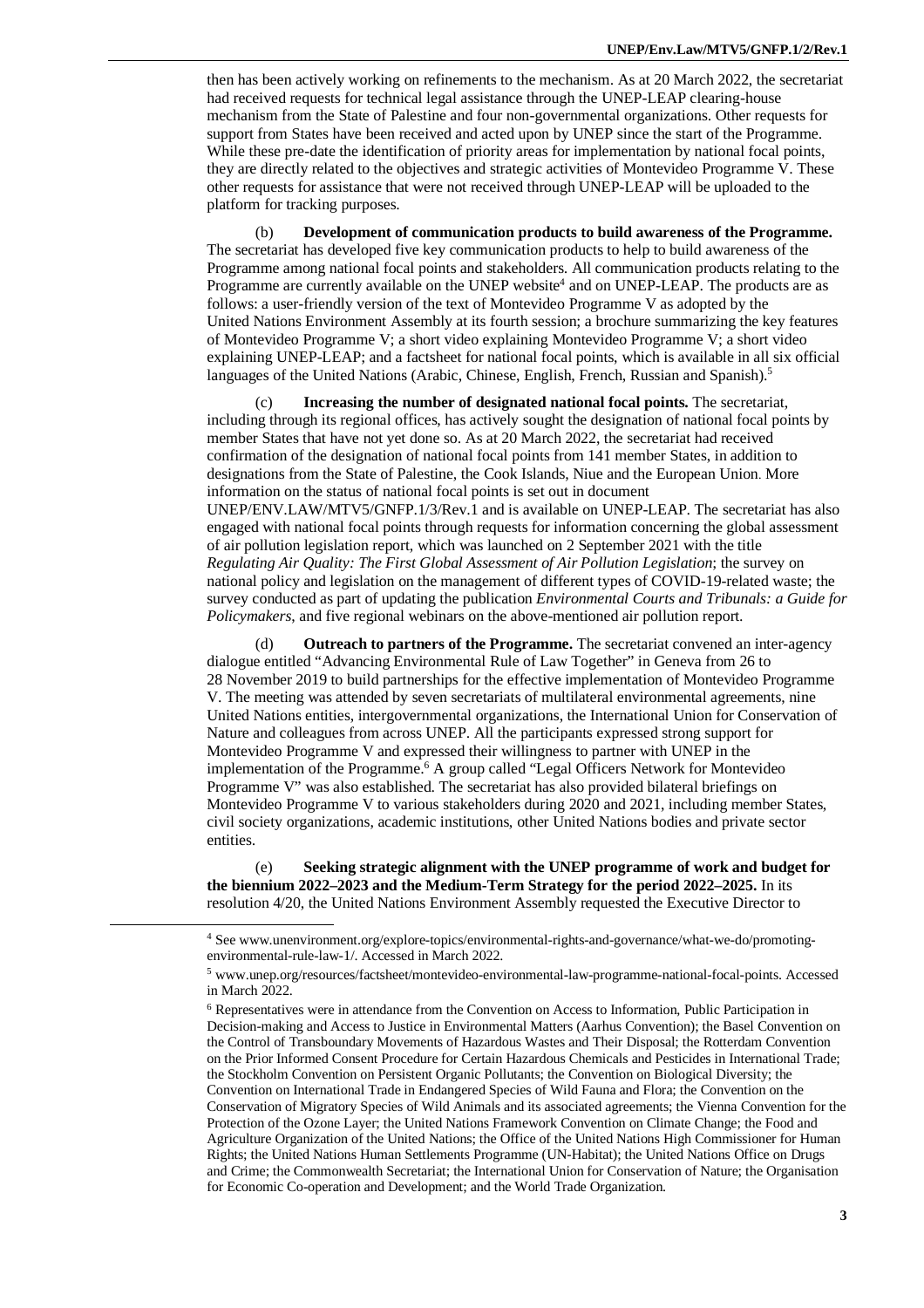implement Montevideo Programme V through the programmes of work for the decade beginning in 2020, as approved by the Environment Assembly, in a manner that strengthened the related capacity in member States, contributed to the environmental dimensions of the 2030 Agenda for Sustainable Development and was fully consistent with relevant medium-term strategies of UNEP. The secretariat has sought to ensure that Montevideo Programme V is appropriately aligned with and integrated into the programme of work and budget for the biennium 2022–2023 and the Medium-Term Strategy for the period 2022–2025, as adopted by the Environment Assembly at its fifth session.

#### **II. Implementation of the initial priority area on legal responses to air pollution**

8. At the online segment of the first global meeting, national focal points decided on an initial priority area for the Programme, namely legal responses to address the air pollution crisis. At the first meeting of the steering committee for implementation, held on 5 July 2021, the Committee endorsed the proposal by the secretariat to develop a roadmap for this initial priority area. The final version of the roadmap, reflecting comments received from the steering committee for implementation, was circulated to national focal points on 26 November 2021. That version, which has been reproduced without formal editing, is set out in annex II to the present report. At the same time, the secretariat of Montevideo Programme V invited requests for technical legal assistance. One request, from the State of Palestine, has been received and is currently being evaluated.

9. As part of the activities under the roadmap, the report *Regulating Air Quality: The First Global Assessment of Air Pollution Legislation*<sup>7</sup> (the GAAPL) was launched on 2 September 2021. The report presents the findings of a study of air quality legislation in 194 countries and the European Union. Using the Air Quality Guidelines developed by the World Health Organization as a starting point, the study examines the legal measures for determining whether air quality standards are being met and what legal standards exist for failure to meet them. It emphasizes that robust air quality governance is critical to attaining air quality standards and public health goals, provides recommendations to assist countries in strengthening air quality governance and serves as a resource for countries wishing to effectively address air pollution and contribute to the achievement of the Sustainable Development Goals. The launch of the report was followed by several outreach activities to enhance the visibility of the study and, in particular, its key findings. The structure of an online database for the material collected on air pollution legislation around the world as a result of the study is currently being explored.

10. As a follow up to the global assessment, UNEP is preparing a guide on ambient air quality legislation. The Guide will provide assistance to national lawmakers and policymakers in developing, scrutinizing and updating national air quality legislation, with the aim of promoting robust national systems of outdoor air quality governance that prioritize public health outcomes. The Guide will draw on research surveying national air quality legislation around the world (the global assessment), current WHO outdoor air quality guidelines and technical expertise (on ambient air quality monitoring and modelling in particular). The Guide will be available in the second half of 2022.

11. An initial mapping of potential partners and stakeholders for work relating to the global response to the air pollution crisis has been developed, with initial outreach activities focusing on the GAAPL and the Guide. The mapping and outreach activities seek to establish and strengthen coordination among stakeholders to ensure complementarity and avoid duplication of work. The aim is to identify potential activities to be undertaken in collaboration with relevant partners and stakeholders prior to the in-person segment of the first global meeting of national focal points.

#### **III. Status of activities**

12. Paragraph 4 of Montevideo Programme V outlines nine strategic activities on which the Programme will focus to achieve its six objectives. Of note is the fact that UNEP has continued to deliver a substantial programme on environmental law in the implementation of the environmental governance subprogramme set out in its Medium-Term Strategy for the period 2018–2021 and its programme of work and budget for the biennium 2020–2021. Many of those activities are relevant to the objectives and strategic activities of Montevideo Programme V. The activities delivered during the period 2020–2021 and which are relevant to the objectives and strategic activities of Montevideo Programme V are listed in annex I to the present report.

<sup>7</sup> [www.unep.org/resources/report/regulating-air-quality-first-global-assessment-air-pollution-legislation.](http://www.unep.org/resources/report/regulating-air-quality-first-global-assessment-air-pollution-legislation.)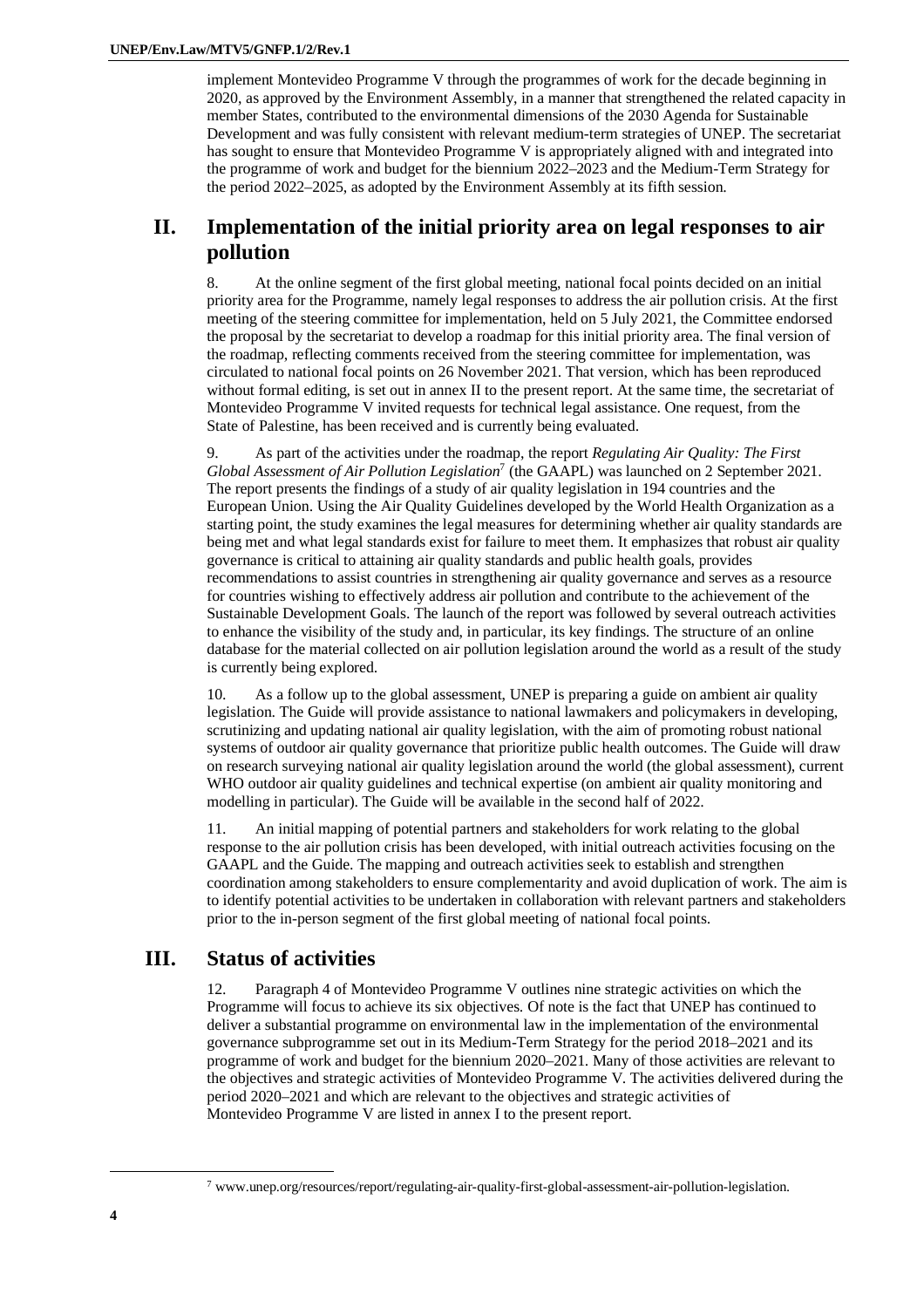## **IV. Status of funding**

13. As the report of the Executive Director to the Environment Assembly at its fifth session (UNEP/EA.5/15) concerning the availability of adequate funding to support implementation of Montevideo Programme V pursuant to resolution 4/20 indicates, previously, there is no dedicated funding available to the secretariat to implement the Programme. Instead, UNEP has been undertaking its work associated with the Programme using resources allocated to the UNEP Law Division that were intended for its role in implementing the environmental governance subprogramme of the UNEP programme of work for the biennium 2020–2021. Those resources comprise allocations from the Fund of the United Nations Environment Programme and extrabudgetary resources from bilateral donors for earmarked purposes.

14. It will not be possible to provide an informed estimate of funding needs for activities under Montevideo Programme V until national focal points are able, at their first global meeting, to identify the priority areas for the implementation of the Programme.

15. The secretariat is required to seek to procure appropriate funding for the implementation of activities under Montevideo Programme V and consider establishing a trust fund for the management of designated funds, as appropriate, in accordance with relevant decisions of the Environment Assembly, and including through other sources of funding, such as voluntary contributions from Governments, the private sector, foundations and other organizations.<sup>8</sup> It has contacted potential donors and concluded contribution agreements for a total amount of approximately US\$1,575,100 with Norway and the United Kingdom of Great Britain and Northern Ireland. The secretariat encourages and welcomes additional voluntary contributions from Governments, the private sector, foundations, and other organizations. Furthermore, the secretariat has initiated the process of establishing a trust fund for the management of designated funds, as appropriate, in accordance with relevant decisions of the Environment Assembly.

<sup>8</sup> UNEP/EA.4/19, annex, para. 6.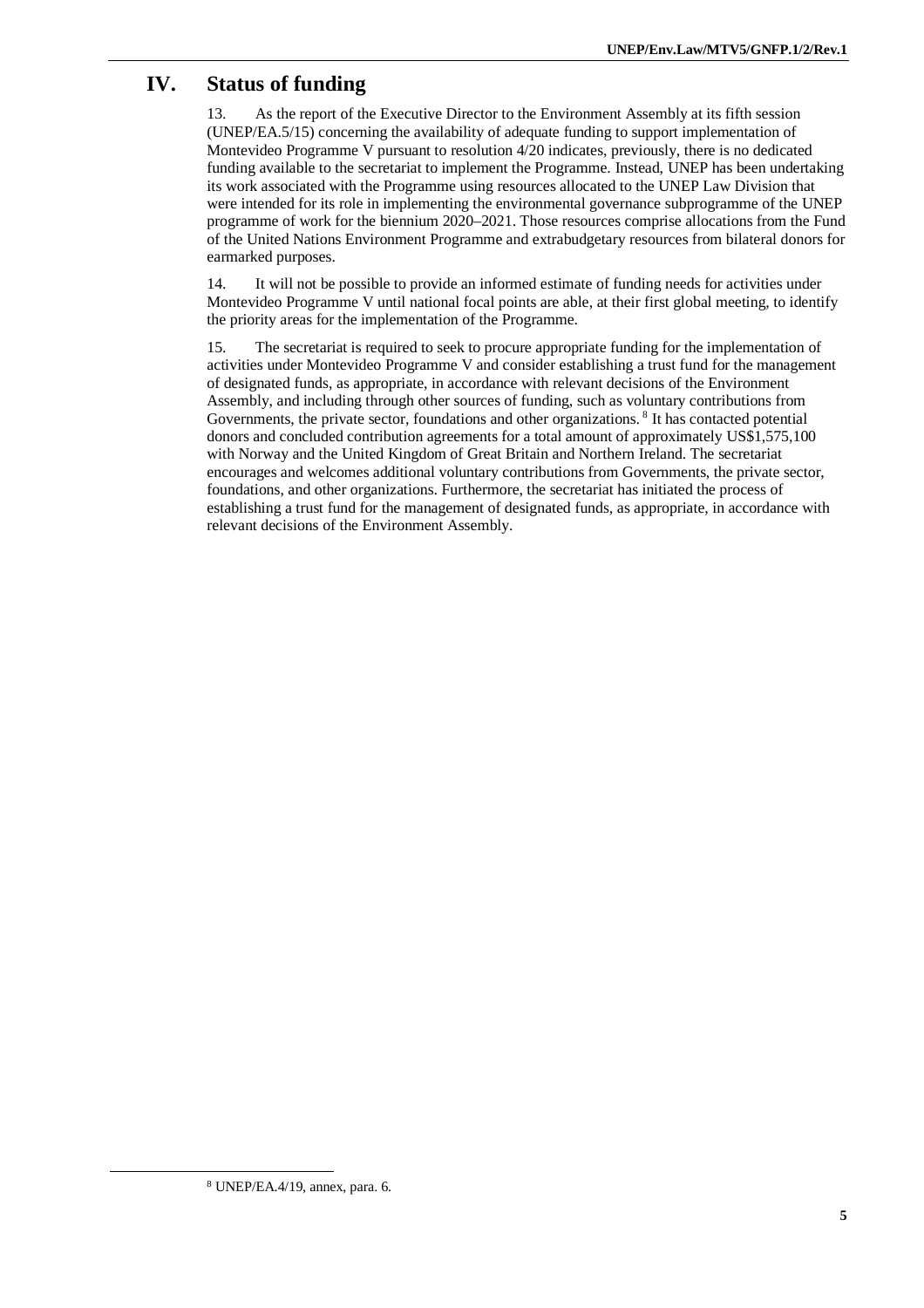#### **Annex I**

## **List of activities implemented in 2020 and 2021 relevant to the objectives and aligned to the strategic areas of the Programme**

#### **I. Provision of practical guidance, tools, innovative approaches and resources**

1. To support the effective and inclusive development and implementation of environmental law, the secretariat has developed and published the first global assessment of air pollution legislation; participated in the continuous updating and expansion of the *Law and Climate Change Toolkit* by adding a standalone section on aquaculture legislation; produced the policy note entitled *Green Approaches to COVID-19 Recovery: Policy Note for Parliamentarians* in collaboration with the Inter-Parliamentary Union, highlighting the unique role of parliamentarians in the coronavirus disease (COVID-19) emergency and recovery processes and the practical approaches towards an environmentally sustainable economic recovery, providing examples at both the national and regional levels; produced a publication entitled *Legislative Approaches to Sustainable Agriculture and Natural Resources Governance* in partnership with the Food and Agriculture Organization of the United Nations; and developed and produced *Tackling Plastic Pollution: Legislative Guide for the Regulation of Single-Use Plastic Products* in partnership with the World Resources Institute to help legislators and policymakers to explore options for reducing the harmful impact of single-use plastic products by regulating their production and consumption, promoting alternatives and improving the management, recycling and final disposal of single-use plastic waste. Workshops on "green" COVID-19 recovery were held in Seychelles and Zimbabwe with Members of Parliament of those countries and their staff on the basis of the policy note.

2. In addition, the secretariat has reviewed the draft regulations of China on ozone-depleting substances to include hydrofluorocarbons and the draft climate change bills of Fiji and Maldives. It has assisted Viet Nam in assessing the assignment of responsibility in State management on environmental protection under its 2014 Law on Environmental Protection and other related legislation, and has provided assistance in developing recommendations to improve its management of wet markets. It has supported the development of regulations based on the Climate Change Management Act 2015 of Papua New Guinea. The secretariat has also assisted the Islamic Republic of Iran by reviewing its draft Montreal Protocol Regulation and Executive Instruction on the Montreal Protocol Regulation, and provided advisory services and technical assistance to Guinea Bissau to revise and update its 2011 Framework Law on Environment. Moreover, the secretariat has provided initial assistance to Botswana in relation to the development of new or revised Montreal Protocol regulations. It has also assisted Colombia and Mexico in developing plastics legislation and Eswatini in developing a draft climate change bill. Pakistan was also assisted by the secretariat in reviewing its 2021 Montreal Protocol Rules. Legal and policy guidance on addressing marine litter to strengthen national legislative action was provided to Cambodia, Malaysia and the Philippines.

### **II. Developing and promoting information and data exchange among legal stakeholders**

3. The secretariat has developed the UNEP Law and Environment Assistance Platform (UNEP-LEAP) as the central delivery and coordination mechanism for information exchange and implementation of the activities under the Programme. UNEP-LEAP is an online platform, available at <https://leap.unep.org.>

4. In 2021, the secretariat developed a legal database to link groups and individuals working on environmental matters across all regions, and the general public, to public interest law clinics and other organizations that can provide them with legal support on matters related to the environment and natural resources. The database is searchable by organization type, country, region and suite of services provided and is available at <https://environmentallegalprotection.informea.org/.>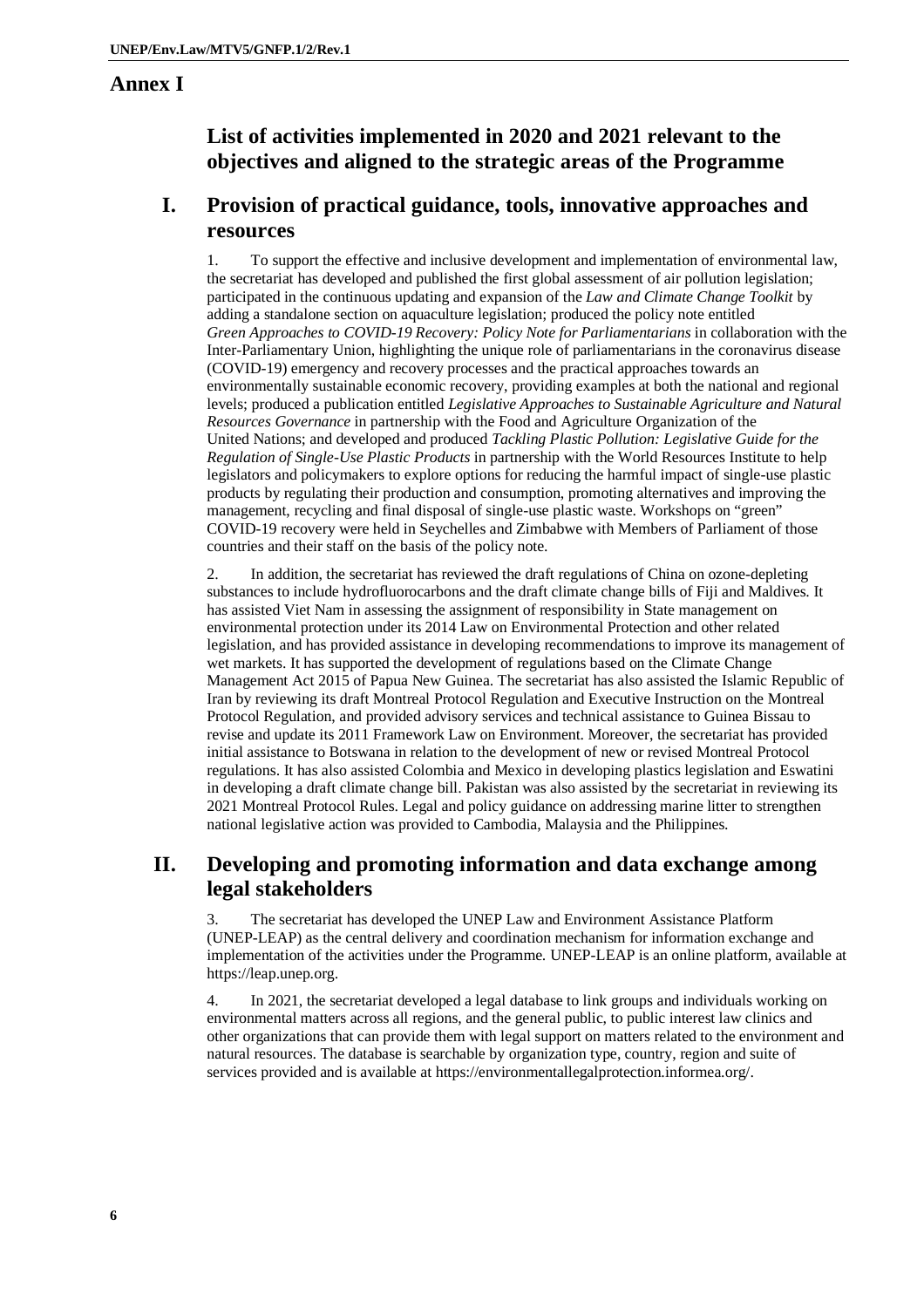#### **III. Promoting public participation, access to information and access to justice in environmental matters**

5. In June 2021, the Executive Director of UNEP endorsed STEP-UP, a joint commitment by heads of United Nations entities to promote the right of children, youth and future generations to a healthy environment and their meaningful participation in decision-making at all levels in relation to climate action and climate justice. The secretariat has contributed to the drafting of the Joint Commitment as part of the United Nations inter-agency group created by the Secretary-General's Call to Action for Human Rights and is in the process of implementing the Joint Commitment, including through organizing consultations with children and young people.

6. In May 2021, the secretariat launched a report entitled *Neglected: Environmental Justice Impacts of Marine Litter and Plastic Pollution*, which examines the environmental justice implications along the plastics life cycle and in line with the Sustainable Development Goals. A key message of the report is the need for public participation, access to information and access to justice when addressing marine litter and plastic pollution. The secretariat has also supported the compilation of research in the Democratic Republic of the Congo, Ghana, Kenya and South Africa on the topic of procedural rights of access to information, public participation and access to justice. The findings of the research will enable State and non-State actors to advance discussions and options for a region-wide approach to procedural access rights.

7. In June 2021, the secretariat supported the ASEAN Intergovernmental Commission on Human Rights to hold an expert working group meeting on the promotion of human rights and the environment, in particular through access rights in environmental decision-making. A technical briefing paper entitled *Access to Information, Public Participation and Access to Justice in Environmental Decision-making in Asia-Pacific* was prepared to support the meeting.

## **IV. Promoting recognition of the mutually reinforcing relationship between environmental law and the three pillars of the Charter of the United Nations**

8. The secretariat provided legal and technical support to member States in the adoption of Human Rights Council resolution  $48/13$  of 8 October 2021,<sup>1</sup> which recognized the right to a clean, healthy and sustainable environment as a human right for the first time at the global level. The right to a healthy environment, rooted in the 1972 Stockholm Declaration (the output of the first United Nations Conference on the Human Environment, held in Stockholm from 5 to 16 June 1972), has already been recognized by at least 155 States at the national and regional levels. The Human Rights Council resolution clarifies the relationship between environmental law and human rights by affirming that the full implementation of the multilateral environmental agreements is required for the promotion of the right to a healthy environment.

9. The secretariat also led the joint statement of United Nations entities to the Human Rights Council at its forty-sixth session in support of the efforts by States to advance the right to a healthy environment.<sup>2</sup>

10. In 2020 and 2021, the secretariat, together with the Office of the United Nations High Commissioner for Human Rights (OHCHR), produced four resources that promote the recognition of the interlinkage between environmental law and the three pillars of the United Nations, namely human rights, peace and security, and development. The resources provide key messaging on COVID-19 and the environment, biodiversity, hazardous substances, and gender and the environment.

11. In November 2021, the secretariat launched a publication entitled *Principles and Policy Guidance on Children's Rights to a Safe, Clean, Healthy and Sustainable Environment in the ASEAN Region*, <sup>3</sup> which provides member States with guidance on ways in which those rights can be promoted and protected.

<sup>1</sup> A/HRC/RES/48/13.

<sup>2</sup> [www.unep.org/news-and-stories/statements/joint-statement-united-nations-entities-right-healthy-environment.](http://www.unep.org/news-and-stories/statements/joint-statement-united-nations-entities-right-healthy-environment.) Accessed in March 2022.

<sup>3</sup> [www.unep.org/resources/publication/principles-and-policy-guidance-childrens-rights-safe-clean-healthy-and.](http://www.unep.org/resources/publication/principles-and-policy-guidance-childrens-rights-safe-clean-healthy-and.) Accessed in March 2022.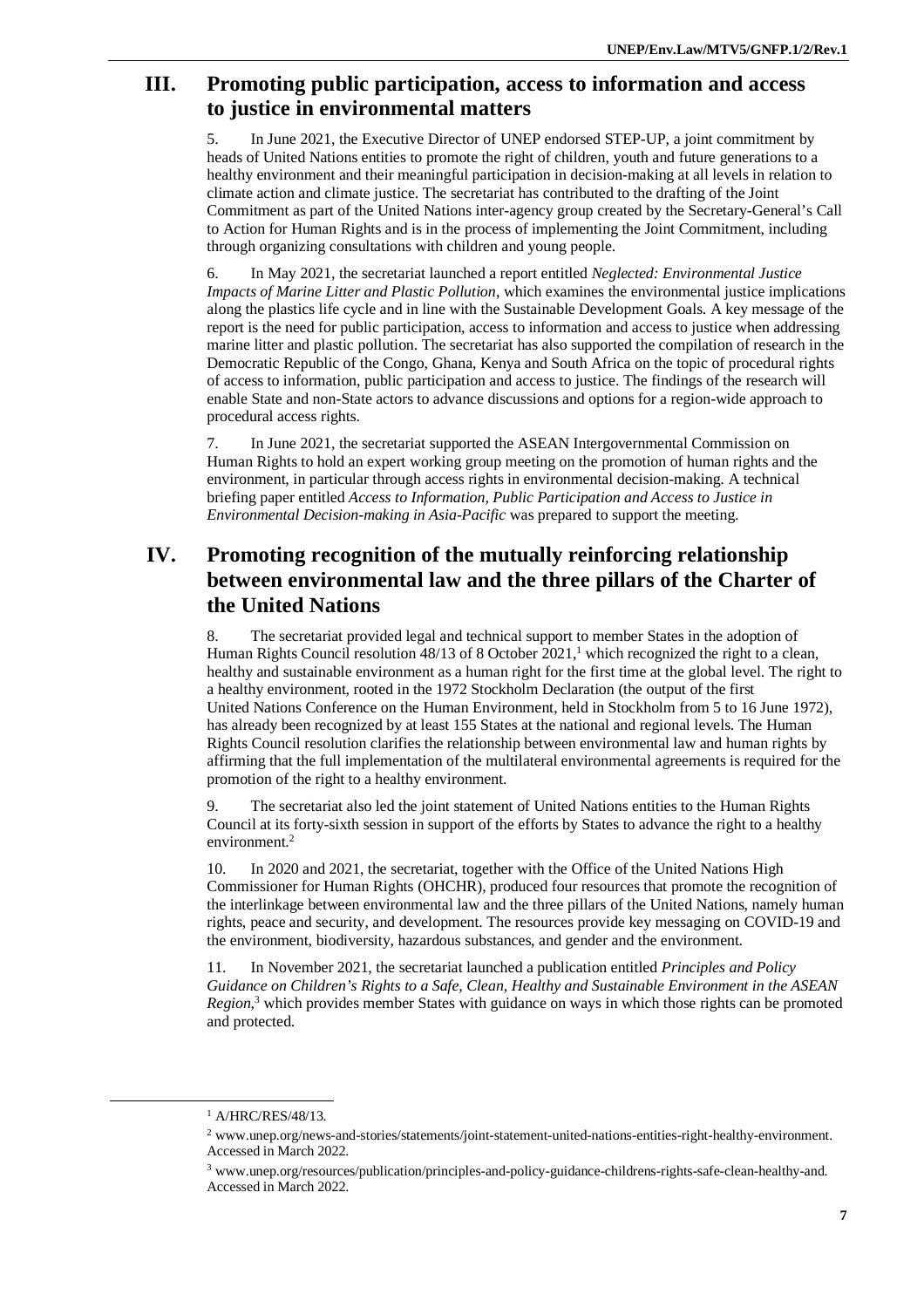### **V. Supporting collaboration and promoting partnerships in the field of environmental law**

Regarding partnerships in the field of environmental law, the secretariat is part of a coalition of United Nations entities and other organizations promoting the rights of the child to a healthy environment and has been part of the legal drafting group of the Global Alliance to Eliminate Lead Paint. In addition, the secretariat has renewed its support to a partner organization, Universal Rights Group, on the redesign and relaunch of a joint website [\(www.environment-rights.org\).](http://www.environment-rights.org).) 

13. The secretariat is part of the Oceania Environmental Law Global Partnership, which was launched following the International Union for Conservation of Nature (IUCN) World Conservation Congress, held in Marseille, France, from 3 to 11 September 2021 and attended by organizations that have a common goal in the advancement of the environmental rule of law in Oceania, including the IUCN World Commission on Environmental Law and the Global Judicial Institute on the Environment.

14. Pursuant to the memorandum of understanding signed between UNEP and the OHCHR in 2019, a community of practice, co-led by the secretariat, was established in 2020 to share information on, among other things, environmental and human rights law. The objective of the community of practice is to improve information and knowledge-sharing between the two organizations with the aim of strengthening existing linkages at the field, country, regional and global levels to implement areas of cooperation that have been agreed upon.

15. Following a request for assistance from the Global Alliance of National Human Rights Institutions (GANHRI) in December 2020, the secretariat has been working in partnership with GANHRI to support the efforts of national human rights institutions to integrate climate change and environmental matters into their work. Currently, UNEP, GANHRI and other relevant partners are developing legal tools for national human rights institutions to facilitate their work on reporting on and monitoring of environmental issues.<sup>4</sup>

## **VI. Encouraging and facilitating education on environmental law**

16. In the advancement of education on environmental law, the secretariat has supported the development of a Train the Trainers (TTT) manual and the organization of the third Scientific Conference and Workshop of the Association of Environmental Law Lecturers in Middle East and North African Universities and in 2021 supported the preparation of a report on environmental crime education in Ethiopia entitled *Assessment Report on Environmental Crime Education in Ethiopia*. In 2021, the secretariat further supported the development of TTT materials for women environmentalists and paralegals in Liberia and Sierra Leone. The secretariat supported a TTT programme in environmental law for early and mid-career legal educators from across India in November 2020. In 2021, the secretariat partnered with the Legal Education Board of the Philippines to launch the Environmental Law Teachers Online Training Programme to support all law schools in the Philippines to integrate mandatory environmental law courses within law degrees. In 2021, the secretariat supported the ASEAN Environmental Law Conference, the Oceania Environmental Law Conference and the South Asian Research Colloquium on Environment and Climate Change Law.

### **VII. Supporting awareness-raising initiatives on environmental law at various levels**

17. As regards awareness-raising initiatives on environmental law, the secretariat has developed eight videos on various aspects of human rights and the environment. The secretariat has also – jointly with OHCHR – launched a quarterly Environmental Rights Bulletin to share information on joint activities on an online platform and to promote information sharing and awareness-raising on human rights and the environment.

<sup>4</sup> <https://ganhri.org/ganhri-and-unep/.>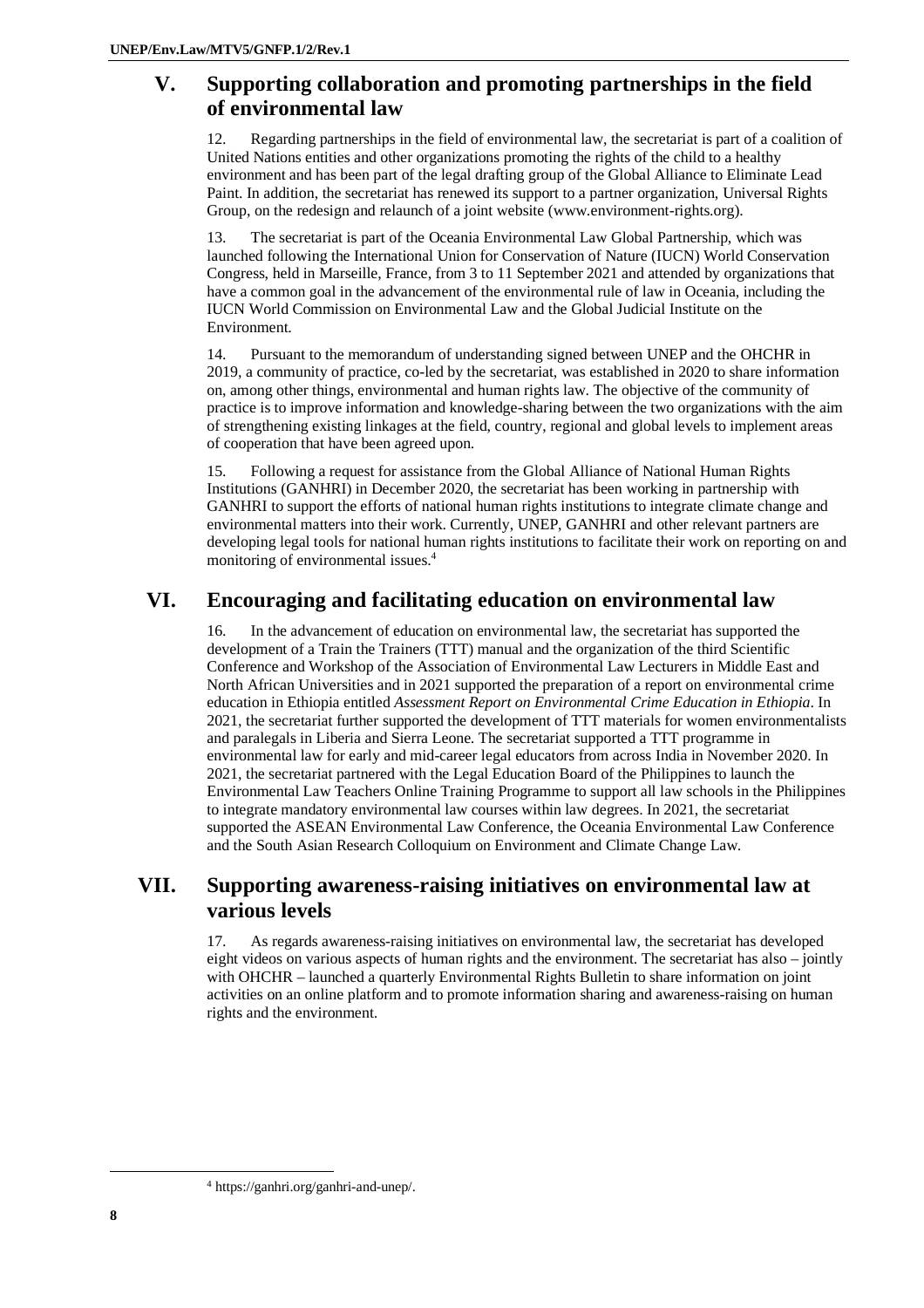### **VIII. Research on emerging environmental issues and on the relationship between environmental law and other, related legal fields**

18. The secretariat, in collaboration with the United Nations Children's Fund and the United Nations University, are co-leading a workstream for the High-level Committee on Programmes to explore and analyse the concepts of "intergenerational equity" and "duties to the future" as a first step towards developing analytical products in the future for the United Nations system.

### **IX. Promoting training for legal professionals and enforcement officials in the field of environmental law**

19. In the area of training for legal professionals and enforcement officials in the field of environmental law, the secretariat convened the Asia-Pacific Judicial Conference on Climate Change: Adjudication in the Time of COVID-19, held online from 9 to 11 December 2020; the World Judicial Conference on Environment, held in Kunming, China, on 26 and 27 May 2021; and the Asia-Pacific Judicial Symposium on Best Practices in Environmental Courts and Adjudication, held online on 17 and 18 June 2021. The secretariat also supported the development of an introductory course for judges on environmental governance and law in Thailand; training workshops for judges and magistrates in Zambia; an introductory course on environmental law for lawyers and judges in the Pacific; and training materials for women environmentalists and paralegals in Liberia and Sierra Leone. The secretariat also provided training for more than 200 national enforcement officers and other relevant authorities on waste trafficking.

20. The capacity of Kenyan customs and frontline officers on trade in environmentally sensitive commodities was enhanced through the development of a "green customs curriculum", to be integrated into the regular customs training programme of the Kenya School of Revenue Administration. The curriculum includes the legal requirements under the trade-related multilateral environmental agreements.

21. The secretariat also provided support for developing training modules for law enforcement officials in Somalia in the handling of illegal wildlife trade issues.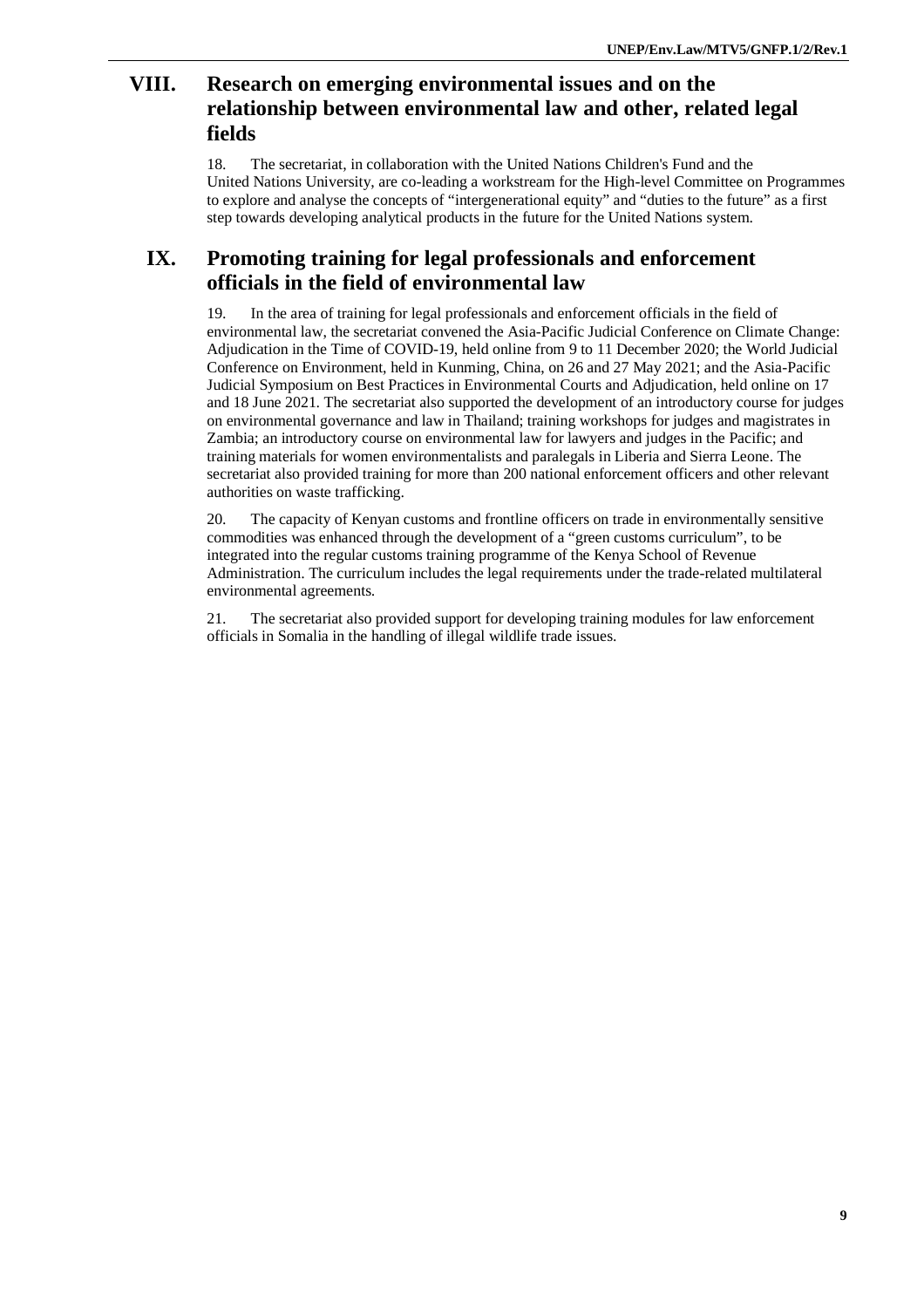#### **Annex II**

## **Roadmap to deliver the initial priority area for implementation of the Fifth Programme for the Development and Periodic Review of Environmental Law, namely, legal responses to address the air pollution crisis**\*

#### **Background**

At the online segment of the first global meeting of national focal points for the Fifth Programme for the Development and Periodic Review of Environmental Law (Montevideo Programme V or Programme) held from 2 to 4 June 2021, national focal points decided on an initial priority area for the Programme, being *legal responses to address the air pollution crisis*. Further consideration of priority areas for Programme implementation will take place during the in-person segment of the meeting, which is envisaged to take place in 2022.

2. At the first meeting of the Steering Committee for Implementation of Montevideo Programme V held on 5 July 2021, the Committee endorsed the secretariat's proposal to develop a roadmap for this initial priority area.

3. Set out below is the final version of the roadmap reflective of comments received from the Steering Committee in September 2021. A report on the implementation of the roadmap will be prepared for the meeting of the Steering Committee immediately preceding the in-person segment of the first global meeting of national focal points.

4. Further background information supporting the roadmap is contained in the appendix to the present annex. 1

#### **Objectives**

5. The roadmap will ensure a structured and strategic implementation of legal responses to the air pollution crisis in the lead up to the in-person segment of the first global meeting of national focal points. The roadmap will guide UNEP in taking achievable, clearly defined, measurable, verifiable and results-oriented action on the initial priority implementation area of air pollution. The roadmap also will help UNEP coordinate with countries with the design of interventions, coordinating and defining a clear timeline for implementation of activities, informing estimation of resource needs for implementing activities under the Programme, and monitoring of progress in the advancement of the priority area.

6. The roadmap will potentially serve as a model for the implementation of other priority areas to be identified at the in-person segment of the global meeting in terms of the process for designing the roadmap, its content and its implementation.

7. Where appropriate, the areas of focus and activities in the roadmap will build on key findings and recommendations of relevant reports, including the following UNEP reports:

(a) *Regulating Air Quality: The First Global Assessment of Air Pollution Legislation*, released on 2 September 2021;

(b) The *Actions on Air Quality report* released in 2016 and its 2021 update, *Actions on air quality: A global summary of policies and programmes to reduce air pollution*, released in early September 2021; and

(c) *Pollution Summary Report*, expected to be published by UNEP in December 2021.

<sup>\*</sup> The present annex and the appendix thereto have been reproduced without formal editing.

<sup>1</sup> Editorial note: For the purposes of this document, annex I to the roadmap has been relabelled as appendix I to avoid confusion with the labelling of the roadmap as annex II. Other footnotes not found in the original version of the roadmap have also been added to the present annex to aid the reader.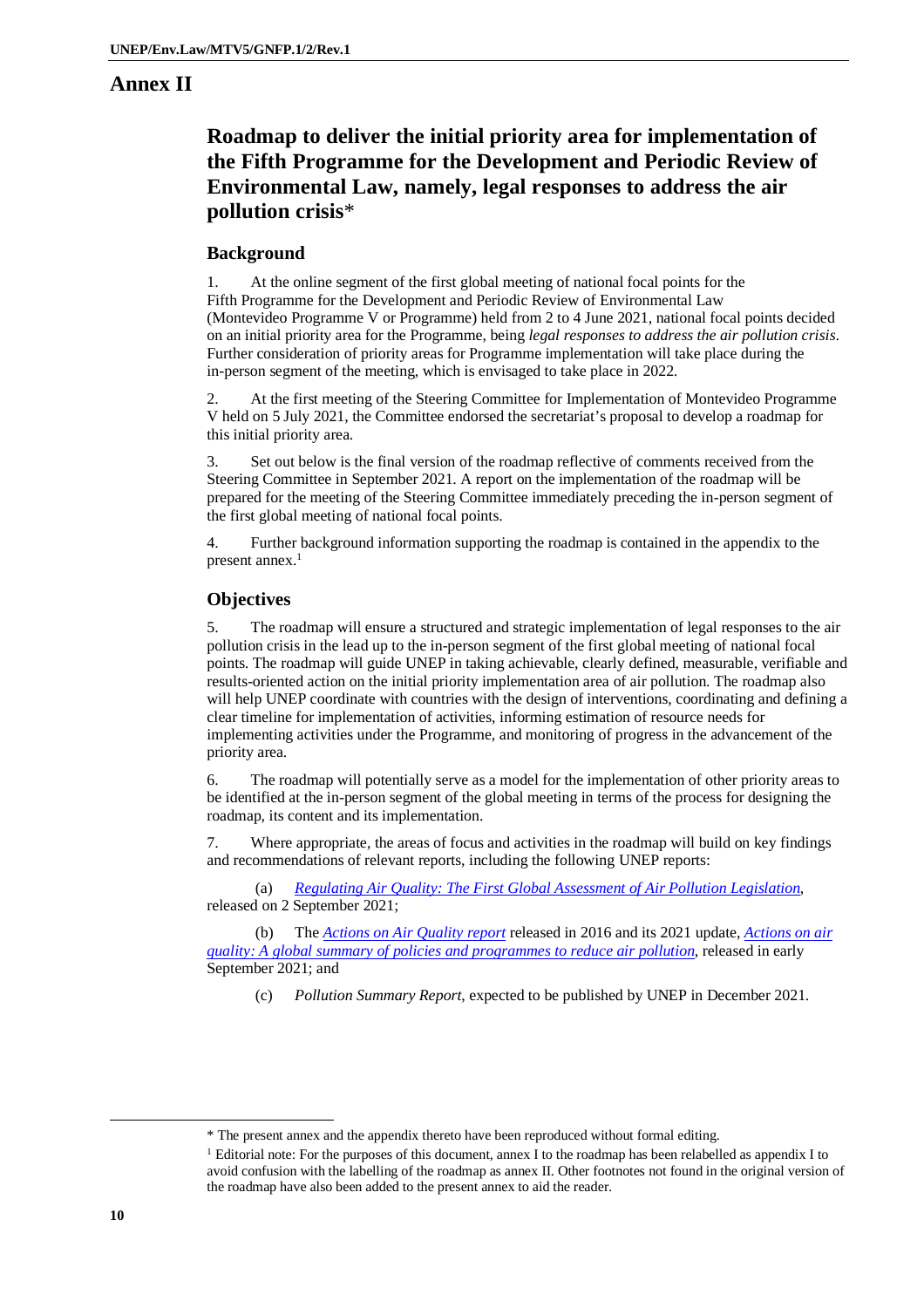8. The reports listed above point to the following activities that could be delivered based on the roadmap:

(a) Technical legal assistance to countries in establishing legislatively mandated air quality standards or assisting countries that have powers to use existing authority to establish air quality standards;

(b) Technical and legal assistance to countries that are in the process of either revising air quality legislation or planning to introduce/revise air quality standards in legislation;

Technical and legal assistance to countries in establishing permitting programs as a key mechanism for controlling air pollution emissions at the level of individual source, linking source level emission limits to planning for attainment of ambient air quality standards, and defining monitoring and reporting obligations to provide the basis for compliance and enforcement;

(d) Developing guidance on the regulation / good practices for addressing indoor air quality or open burning of solid waste;

(e) Capacity-building and providing tools or equipment for enabling effective enforcement of air quality standards;

(f) Strengthening regional cooperation in addressing air pollution through joint research, sharing experience workshops; and

(g) Reporting on UNEP's achievable, clearly defined, measurable, verifiable and results-oriented action taken on the initial priority implementation area of air pollution.

9. The roadmap will guide legal technical assistance to countries seeking to improve legislation, implementation, and compliance in line with the above considerations, drawing on examples of air quality management good practices and legislative provisions.

#### **Strategy**

10. As set out in the Annex to the **Priority Areas for Implementation** document,<sup>2</sup> the strategy for this priority area is to support countries to strengthen, develop and implement appropriate legal instruments and frameworks and build related capacity, to prevent, reduce and control air pollution in collaboration with relevant partners and stakeholders.

11. Successful air quality legislation often takes account of the following guiding considerations:

Air quality management is a continuous cycle of development and improvement with a goal of improving public health and the environment;

(b) Control of local air pollution and greenhouse gases and short-lived climate pollutants often goes hand-in-hand;

(c) National and sub-national regulations, often supplemented by voluntary and market-based programs, can be effective in achieving significant air pollution reductions;

(d) Cooperation across internal boundaries is critical for controlling air pollution that affects multiple sub-national jurisdictions;

(e) Providing information to the public enables them to play a key role in achieving standards and improving public health - transparency makes for better public policy.

12. Informed by the above, the following approaches will contribute to the achievement of this roadmap:

Legal responses that are based on science, technological innovation and advancement, and emerging developments in the field of international environmental law;

(b) Synergy and complementarity among efforts and the avoidance of duplication;

(c) Country-level engagement within the framework of triangular and South-South cooperation;

<sup>2</sup> Priority areas for implementation (UNEP/Env.Law/MTV5/GNFP.1/4).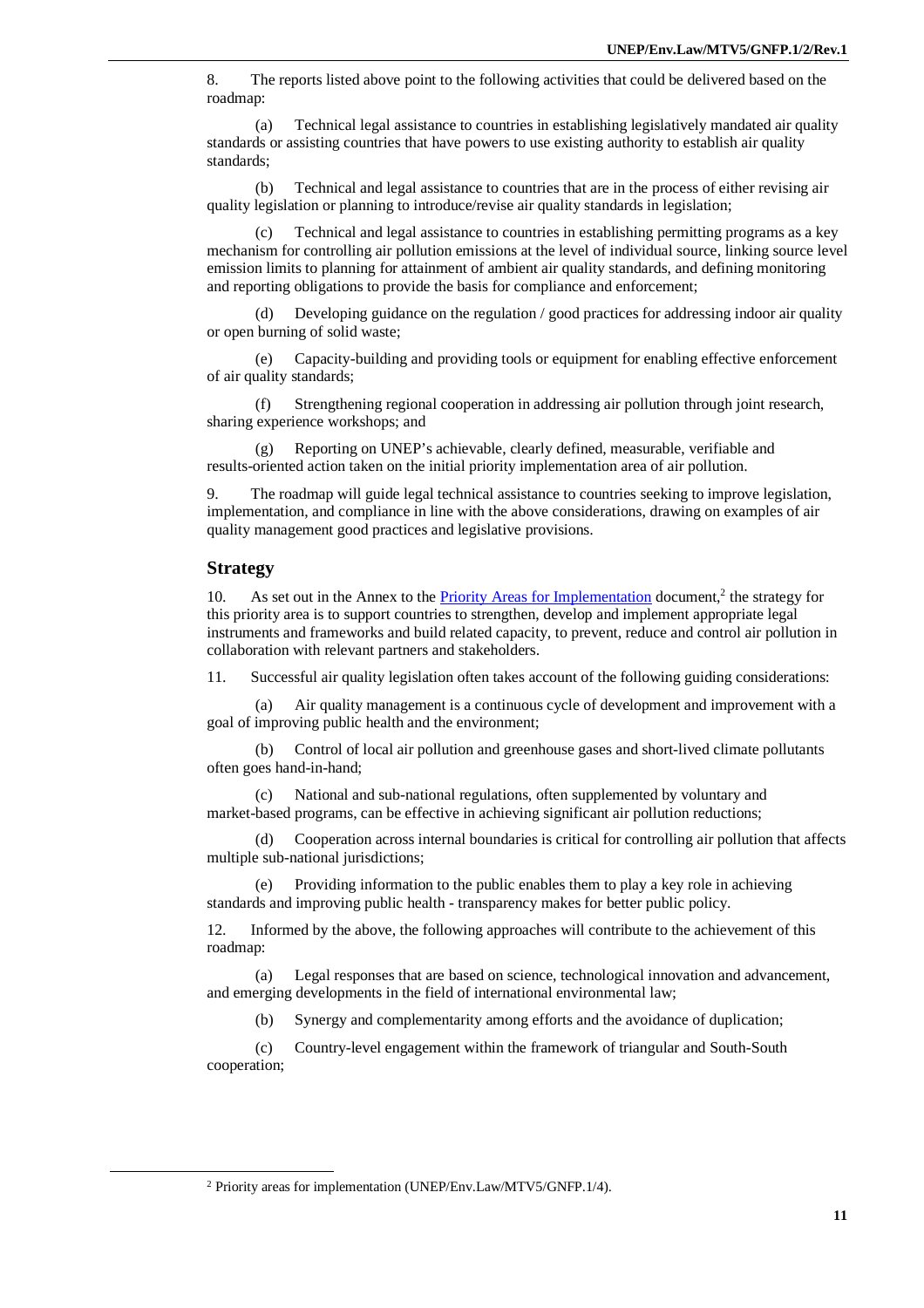(d) Inclusiveness in the development and implementation of the roadmap, including through consultation with the Steering Committee3 and national focal points;

(e) Collaboration with relevant partners and stakeholders; and

(f) Collection of data and reporting on the verifiable and measurable results produced by the actions UNEP takes consistent with the roadmap.

13. Criteria for considering activities under the roadmap include, among others:

- (a) Impact of a legal response;
- (b) Integration of the legal response into a broader national response framework;
- (c) Sustainability of the legal response; and

(d) Identified actions are to be achievable, clearly defined, measurable, verifiable and results oriented.

14. The roadmap will be implemented in an iterative manner. It will be implemented through key UNEP activities and outputs that will be identified and prioritized based on the key findings and recommendations of available studies as well as studies to be developed under the umbrella of the roadmap. These key activities and outputs will be reviewed and updated through a process of consultation with the Steering Committee, national focal points, and other key stakeholders and actors. Specific activities will be implemented by actors that are identified under the roadmap, including established and new partners of UNEP, and voluntarily undertaken by Member States. While not all activities will be led by UNEP, those that are implemented under the roadmap will be monitored by the secretariat. The secretariat will encourage and provide technical support as required and requested to establish at the local, sub-national and national levels, monitoring and evaluation mechanisms to ensure effective implementation of and compliance with the strategies for implementation by relevant parties.

15. The roadmap will be reviewed in the lead-up to each global meeting of national focal points and revised following each global meeting. Reports on the implementation of the roadmap will be prepared for consideration by the Steering Committee and the global meetings on a regular basis.

#### **Key outputs and activities**

16. From the last quarter of 2021 to the first half of 2022, UNEP intends to undertake the following activities:

- (a) Outreach for the First Global Assessment on Air Pollution Legislation (GAAPL)
	- (i) Launch the GAAPL on 2 September 2021 as part of event leading up to the International Day of Clean Air for Blue Skies celebrated on 7 September 2021;
	- (ii) Develop outreach activities to enhance the visibility of the GAAPL, in particular, its key findings, including through participation in conferences on environmental law and environmental management;
	- (iii) Establish an online database of air pollution legislation, drawing from data collected in the preparation of the GAAPL;
- (b) Map of key partners and stakeholders
	- (i) Undertake an analysis of potential partners and stakeholders at the international, regional, and national levels;
	- (ii) Develop outreach activities to establish and strengthen coordination among stakeholders;
	- (iii) Outline potential further activities to be undertaken in collaboration with relevant partners and stakeholders;

<sup>3</sup> Priority areas for implementation (UNEP/Env.Law/MTV5/GNFP.1/4), paragraph 7, states that "Prioritization and details of each priority area would be discussed and finalized in close consultation with the steering committee for implementation."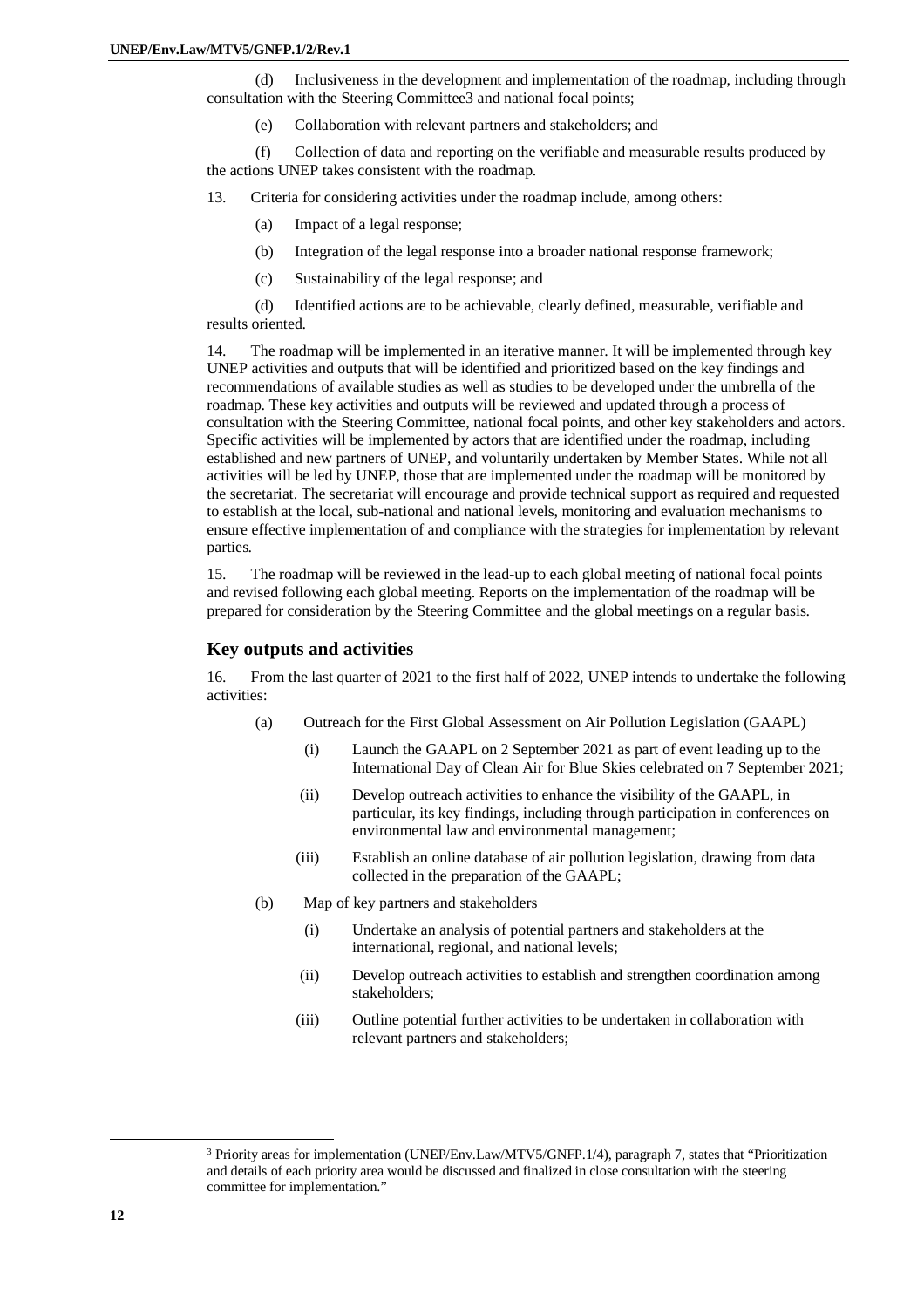- (c) Identify potential areas of collaboration on transboundary air pollution
	- (i) Engage with existing collaboration efforts on transboundary air pollution, in particular with the UNECE as Secretariat to the Convention on Long-range Transboundary Air Pollution and its Forum on Global Cooperation on Air Pollution.

#### **Future activities**

17. Building on outcomes of related initiatives undertaken under section on "Key outputs and activities" above and further guidance from the meeting of the Steering Committee, and subject to the outcomes of in-person segment of the first global meeting of national focal points for Montevideo Programme V, the following activities will be further elaborated on and implemented in the second half of 2022 and until the second global meeting of national focal points:

- (a) Map of key initiatives for implementation
	- (i) Develop list of potential areas of intervention, key milestones, and activities for the roadmap;
	- (ii) Consult with national focal points and UNEP regional offices to ensure activities align with and complement national and regional priorities, respectively;
	- (iii) Consult with key partners and stakeholders on the activities and milestones.
- (b) Support to countries in strengthening legal frameworks to regulate air pollution
	- (i) Develop guidance for countries on key elements for an effective and enforceable national legal framework on air quality.
- (c) Identify potential areas of collaboration on transboundary air pollution
	- (i) Collect and disseminate good legislative practices on addressing transboundary air pollution.
- (d) Collect data and report on the verifiable and measurable results produced by the actions UNEP takes consistent with the roadmap
- (e) Review actions at the local, sub-national and national levels towards effective implementation and compliance
- (f) Expand support to enhance legal frameworks on air pollution
	- (i) Develop practical guidance for countries on strengthening the development and implementation of national and subnational legal frameworks to regulate air pollution, such as:
		- a. The development of model indicators for effective regulation of air pollution;
		- b. Compilation of good practices;
		- c. The development of model legislation on the regulation of air pollution in general or on specific topics such as indoor air pollution, air quality management and planning, reduction of ground-level ozone emissions, reduction of methane emissions, reduction of particulate levels etc.;
		- d. Guidance on effective permitting and enforcement models, methods, and techniques;
	- (ii) Provide technical legal assistance to countries in the review and development of adequate and effective subnational or national environmental legislation and legal frameworks on air pollution, using the practical guidance developed above.
- (g) Expand support to countries on regulating transboundary air pollution
	- (i) Identify countries that have successfully established legislation on transboundary air pollution and undertake an assessment of legislation to understand good practices, challenges and to develop recommendations;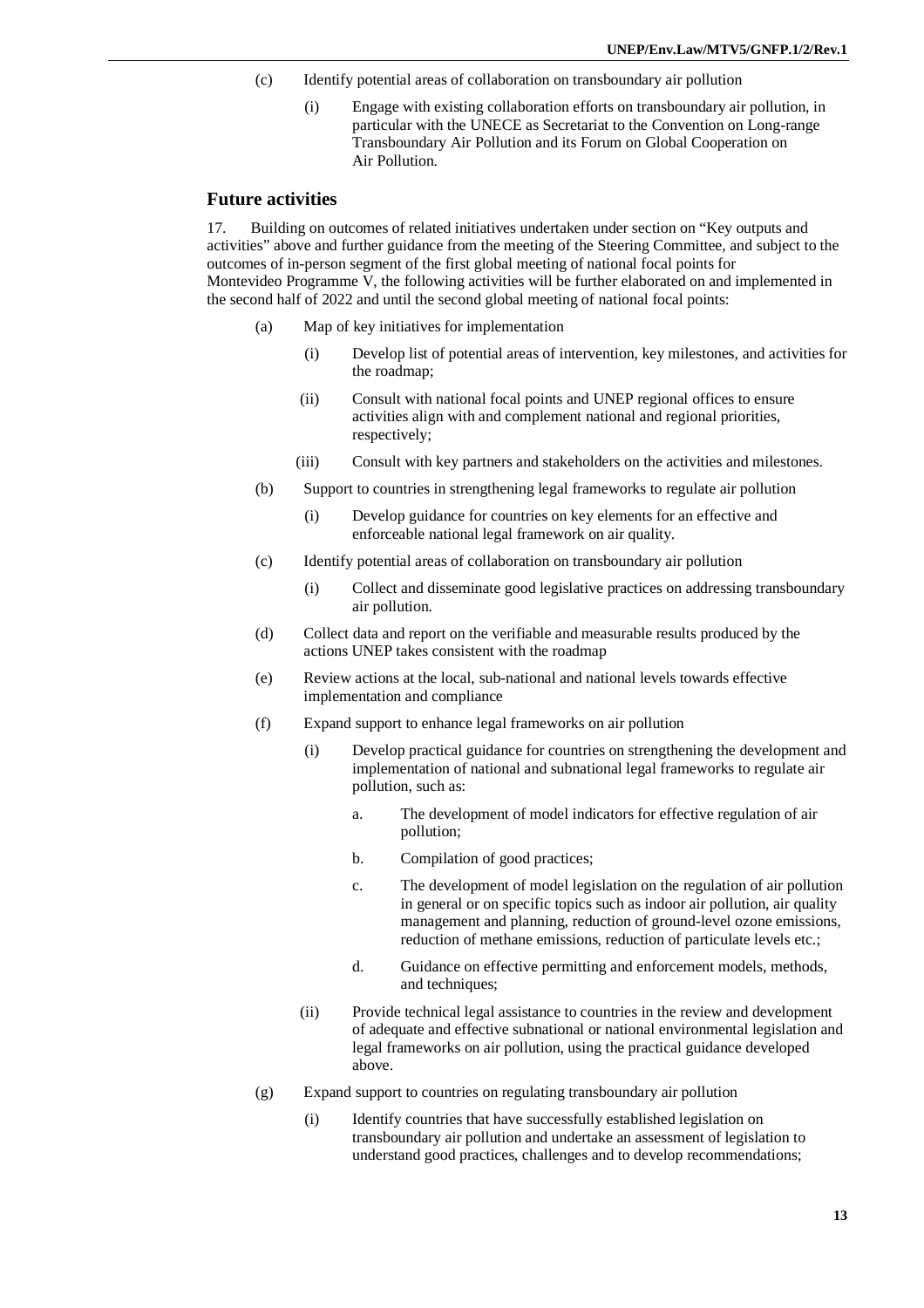- (ii) Develop model national legislation and regional agreements for countries and regions wishing to improve governance on transboundary air pollution.
- (h) Improve capacity of stakeholders. Develop and undertake targeted capacity-building activities for enforcement officials and the general public on addressing air pollution through legal responses.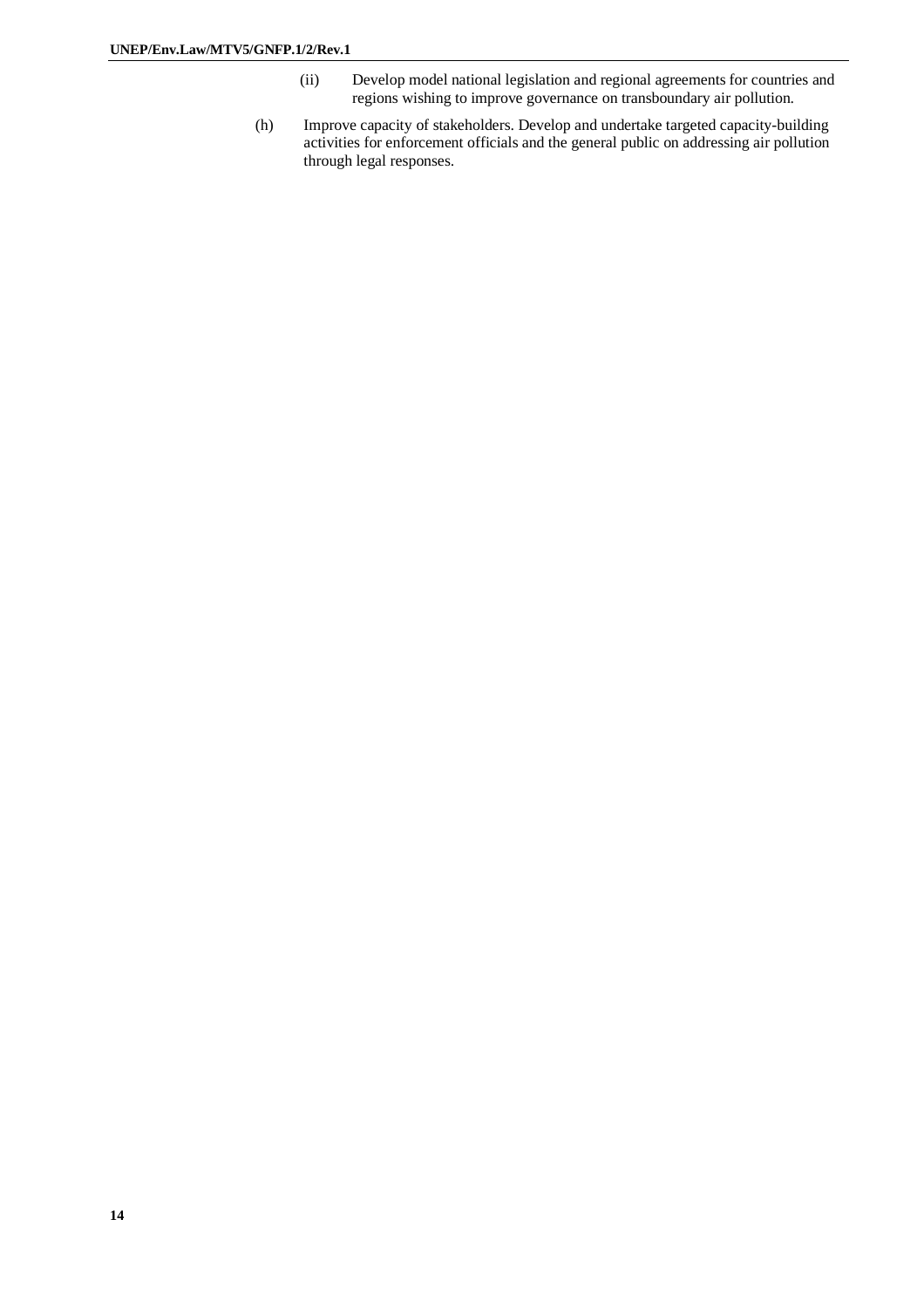#### **Appendix**

## **Background information**

#### **A snapshot of the problem**

1. This section provides an overview of the status of air pollution, defined in the *Pollution Summary Report* (PSR) that is being developed by the Economy and Science Divisions of UNEP as "the release of harmful pollutants in the air through manufacturing, transportation and other human activities."

2. The PSR affirms that air pollution is the world's single greatest environmental risk to health, that pollution touches all parts of the planet, and that its negative impacts to the air lead to unhealthy people and have huge social costs in terms of human health and well-being as well as on the formal economy and livelihoods worldwide. The PSR identifies multiple sources of outdoor air pollutants, which originate from, among others, fuel emissions for electricity and heat, transport, agriculture, incineration, and other unregulated sources of waste burning including plastics, metals, and batteries. Events leading to natural sources of outdoor air pollution include wildfires, volcanic eruptions, and the burning of peatland. In certain countries, indoor air pollution is attributed to a huge dependence on traditional technologies and fuels for cooking and lighting. A key driver of air pollution is subsidization and combustion of fossil fuels.

3. The PSR also demonstrates that air pollution does not occur in isolation, but can affect and/or is affected by changing climate, biodiversity loss, ecosystem degradation, desertification, and land degradation, which are closely related and reinforce each other.

#### **Responses to the air pollution crisis: Initial mapping of key stakeholders and interventions**

4. An initial, desk-based mapping of key stakeholders and interventions has yielded the following approach, which will be reviewed and revised during the roll-out and implementation of activities under the roadmap (see section on "Key outputs and activities" of the roadmap).

5. Within UNEP, work on air pollution is led by the Economy Division. In particular, the Pollution and Health Unit. This Unit was responsible for producing the global *Actions on Air Quality Report* released in 2016, together with the regional reports that outline actions taken by governments to improve air quality. An update to the 2016 report was released in September 2021 and is part of the "Air Pollution series": the *Actions on air quality: A global summary of policies and programmes to reduce air pollution*. Part of the same series is the report *Regulating Air Quality: The First Global Assessment of Air Pollution Legislation* (GAAPL), launched in early September 2021. The global assessment presents the findings of a study of air quality legislation in 194 countries and the European Union. Using the 2005 Air Quality Guidelines developed by the World Health Organization as a starting point, the report examines the legal measures for determining whether air quality standards are being met and what legal standards exist for failure to meet them.

6. UNEP also hosts the secretariat of the Climate and Clean Air Coalition. The Coalition is a global effort that unites government, people, and the private sector in committing to improve air quality and protecting the climate by reducing short-lived climate pollutants. In Asia Pacific, the Coalition supports capacity building and the development of National Action Plans on short-lived climate pollutants for close to 20 countries. The Global Environment Monitoring System for Air (GEMS Air) is the UNEP mechanism on air quality monitoring that builds and maintains collaboration amongst global stakeholders to enhance and report data on the world's air quality. It builds capacity and generates services in partnership with multiple stakeholders using low-cost sensors to support the development of evidence-based air quality management policies and to support actions for mitigating air pollution.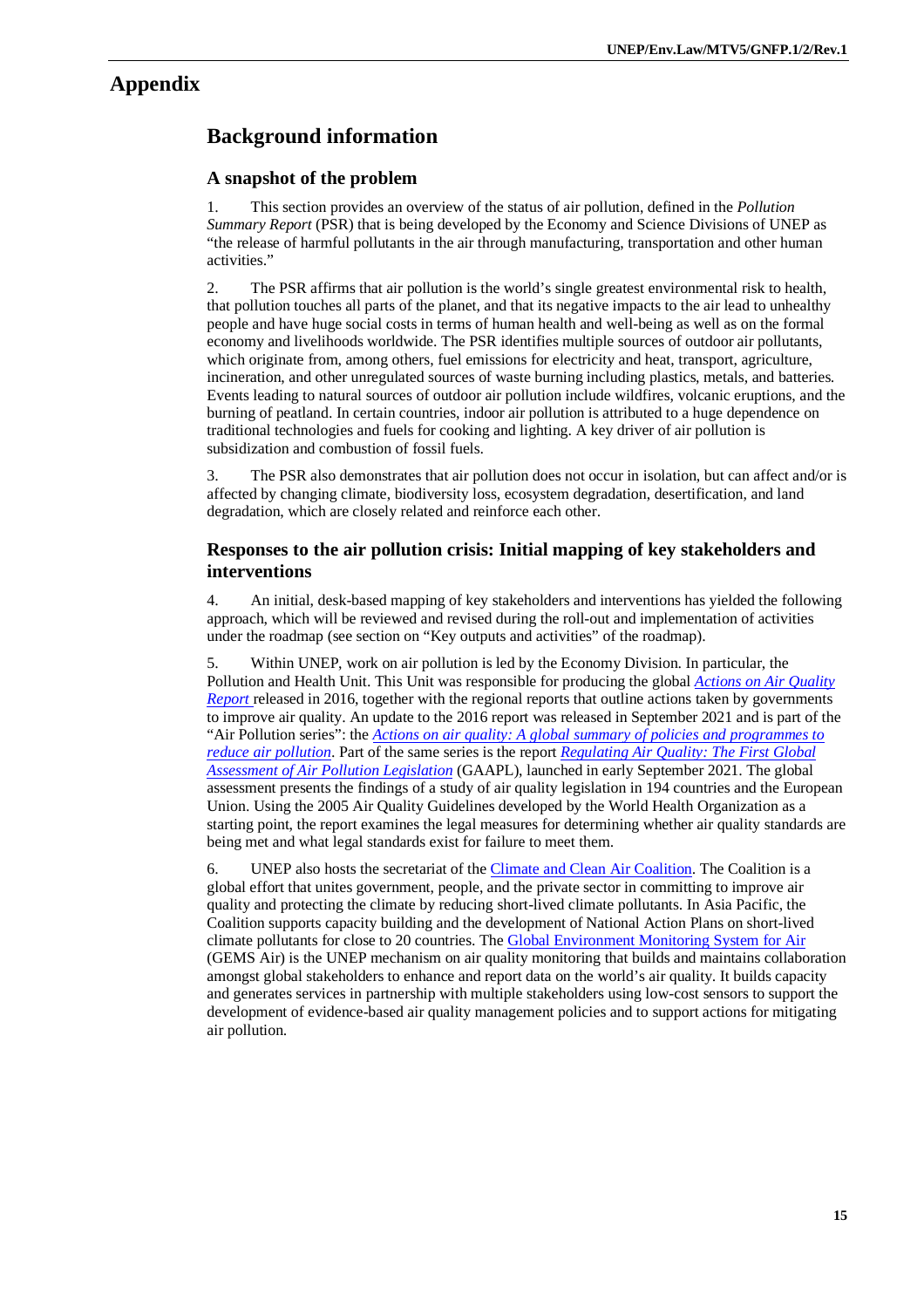7. Outside of UNEP, key actors and stakeholders include the World Health Organization, which leads the development of air quality guidelines,<sup>1</sup> and the Global Platform on Air Quality and Health, UNDP, which supports air pollution initiatives at multiple scales, $<sup>2</sup>$  and the World Bank.<sup>3</sup> The WHO,</sup> the World Bank, UNEP and Climate & Clean Air Coalition work together through the BreatheLife network. BreatheLife combines public health and climate change expertise with guidance on implementing solutions to air pollution in support of global development goals. In addition to these entities, in line with its vision and mission, UN-HABITAT works on improving air quality in the urban environment. Also, the Urban Air Action Platform aims to sustain and grow the world's foremost air quality databank. The data, shared on a single, UN-coordinated platform, empowers governments to improve policy, allows citizens to make more informed health choices and demand action from their governments, while giving businesses the ability to make investment decisions that promote a cleaner, greener environment.

- 8. Regional actors and initiatives that should be further examined include the following:
	- (a) In the Asia-Pacific Region:
		- (i) The Asia-Pacific Clean Air Partnership (APCAP), which was launched by UNEP and its partners in 2015. APCAP is a platform for policy makers and stakeholders to share knowledge, tools, and innovative solutions to tackle air pollution in the region. It brings together countries, networks and initiatives that focus on clean air in the region;
		- (ii) The Acid Deposition Monitoring Network in East Asia (EANET). EANET is a science-based network established in 1998 to foster collaboration to combat acid deposition and related atmospheric pollution. It aims to generate shared understanding of acid deposition problems by providing data and information to policy makers and facilitating cooperation among participating countries. UNEP hosts the secretariat of the network;
		- (iii) The WHO Western Pacific Office supports the Asia Pacific Regional Forum on Health and the Environment. The Forum seeks to create greater synergy among relevant government departments to address environmental and health issues. Every three years, ministers of both health and environment come together to set the overall policy direction of the Forum, while their high-level officials meet every 18 months to deal with policies, strategies, budgets, and plans. The Forum addresses environment and health priorities in ways that add value to the ongoing efforts of countries and other regional and sub regional bodies.
	- (b) In Europe:
		- (i) Fifty-one Member States of the United Nations Economic Commission for Europe (UNECE) are Parties to the Convention on Long-Range Transboundary Air Pollution (1979), though not all of these Member States are also Parties to each of the Convention's eight protocols. The GAAPL, which was released on 2 September 2021, notes that the Convention and its Protocols have resulted in a very high incidence of legislative ambient air quality standards (AAQS) and legal provisions relating to transboundary air pollution within the European Union.<sup>4</sup> The experiences of the Convention Parties could be a reference for

<sup>&</sup>lt;sup>1</sup> *Evolution of WHO air quality guidelines: past, present and future* (2017) summarizes key WHO publications in the field of air quality and health since the 1950s, which led to the development of the series of WHO air quality guidelines. It outlines the evolution of the scientific evidence on the health effects of air pollution and of its interpretation, supporting policy and other decision-makers in setting outdoor and indoor air quality management strategies worldwide. Current WHO activities and their future directions in this field are also presented.

<sup>&</sup>lt;sup>2</sup> For example, in Vietnam there is **The Green E-Transportation Initiative**, a public-private initiative and jointly planned and implemented by UNDP, MBI Viet Nam, Ecopark, Ecotek, and Hue city. Its objective is to promote green mobility to reduce air pollution and health risks resulting from pollution. In Bosnia and Herzegovina, there is the Go Green Initiative, which aims to combat air pollution and adapt to climate change through planting of trees.

<sup>3</sup> Among other things, it hosts the Pollution Management and Environmental Health Program (PMEH) secretariat. The PMEH is a multi-donor trust fund to promote more systematic and effective responses to deadly and costly air pollution launched to provide increased support on pollution management in order to respond to the magnitude of the threat to human health and economic growth. PMEH focuses on air quality management, water pollution, and toxic sites management and currently operates in China, Egypt, India, Nigeria, South Africa, and Vietnam. <sup>4</sup> *Regulating Air Quality: The first global assessment of air pollution legislation*, 2021, p. 46 and p. 40.